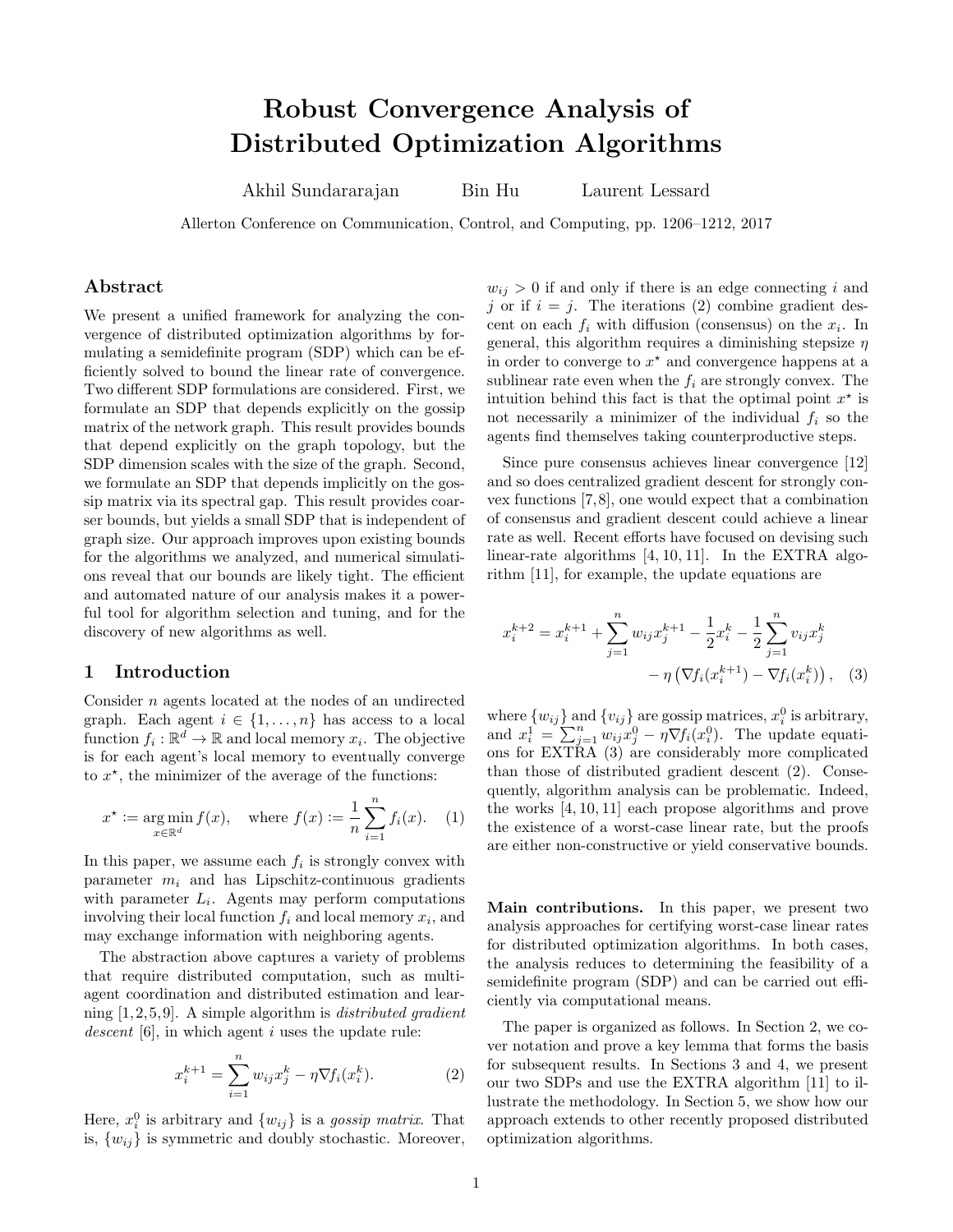#### <span id="page-1-0"></span>2 Preliminaries

This section presents a key lemma we utilize to prove linear rates of convergence for distributed algorithms. First, we cover some notation.

Notation. The number of agents in the network is denoted by n, and  $1_n$  is the n-dimensional all-ones vector. The  $r \times r$  identity matrix is represented by  $I_r$ , with subscript omitted for the  $n \times n$  identity. The  $p \times q$  zeros matrix is  $0_{p\times q}$ . We refer to the class of *m*-strongly convex functions with L-Lipschitz gradients as  $\mathcal{F}(m,L)$ . The domain of f has dimension d. The  $i<sup>th</sup>$  column of the identity matrix is  $e_i$ . The Kronecker product between two matrices A and B is denoted by  $A \otimes B$ . The P-norm of a vector x is  $||x||_P := (x^T P x)^{1/2}$ . We now state a useful quadratic inequality for strongly convex functions with Lipschitz gradients.

<span id="page-1-6"></span>**Proposition 1.** Suppose  $f \in \mathcal{F}(m, L)$ ,  $u^k = \nabla f(y^k)$ , and  $u^* = \nabla f(y^*)$ . Then the following inequality holds.

$$
\begin{bmatrix} y^k - y^{\star} \\ u^k - u^{\star} \end{bmatrix}^\mathsf{T} \left( \begin{bmatrix} -2mL & m+L \\ m+L & -2 \end{bmatrix} \otimes I_d \right) \begin{bmatrix} y^k - y^{\star} \\ u^k - u^{\star} \end{bmatrix} \geq 0.
$$

Proof. This follows from co-coercivity and Lipschitz property of the gradient. See for example [\[3,](#page-5-11) [7\]](#page-5-6).

The following lemma shows that the state of a discretetime linear dynamical system converges linearly (is exponential stable, in the language of control theory) provided a certain linear matrix inequality is feasible.

<span id="page-1-5"></span>**Lemma 2.** Suppose there exist sequences  $\{\xi^k, u^k, y^k\}$ such that for all  $k > 0$ , we have

<span id="page-1-2"></span>
$$
\xi^{k+1} = A\xi^k + Bu^k
$$
  
\n
$$
y^k = C\xi^k + Du^k
$$
  
\n
$$
0 = F\xi^k + Gu^k.
$$
\n(4)

where 
$$
u^k := \begin{bmatrix} u^{1,k} \\ \vdots \\ u^{p,k} \end{bmatrix}
$$
,  $y^k := \begin{bmatrix} y^{1,k} \\ \vdots \\ y^{p,k} \end{bmatrix}$ , and  $(A, B, C, D)$  is

partitioned conformally as

$$
\left[\begin{array}{c|ccc} A & B \\ \hline C & D \end{array}\right] = \left[\begin{array}{c|ccc} A & B^1 & \cdots & B^p \\ \hline C^1 & D^{11} & \cdots & D^{1p} \\ \vdots & \vdots & \ddots & \vdots \\ C^p & D^{p1} & \cdots & D^{pp} \end{array}\right].
$$

Also define the block-rows:  $D^j := [D^{j1} \cdots D^{jp}]$ . For all  $k \geq 0$  and  $j = 1, \ldots, p$ , further suppose the inputs  $u^{j,k}$ and outputs  $y^{j,k}$  satisfy the quadratic inequalities

<span id="page-1-4"></span>
$$
\begin{bmatrix} y^{j,k} - y^{j,\star} \\ u^{j,k} - u^{j,\star} \end{bmatrix}^{\mathsf{T}} M^j \begin{bmatrix} y^{j,k} - y^{j,\star} \\ u^{j,k} - u^{j,\star} \end{bmatrix} \ge 0,
$$
 (5)

where  $(\xi^*, y^*, u^*)$  is a stationary point of [\(4\)](#page-1-2). Let R be a matrix whose columns are a basis for null  $\begin{bmatrix} F & G \end{bmatrix}$ . If there exists  $\rho > 0$ ,  $P \succ 0$ , and  $\lambda_j \geq 0$  such that

<span id="page-1-3"></span>
$$
R^{\mathsf{T}} \Bigg( \begin{bmatrix} A^{\mathsf{T}} P A - \rho^2 P & A^{\mathsf{T}} P B \\ B^{\mathsf{T}} P A & B^{\mathsf{T}} P B \end{bmatrix} + \sum_{j=1}^{p} \lambda_j \begin{bmatrix} C^j & D^j \\ 0 & e_j^{\mathsf{T}} \end{bmatrix}^{\mathsf{T}} M^j \begin{bmatrix} C^j & D^j \\ 0 & e_j^{\mathsf{T}} \end{bmatrix} \Bigg) R \preceq 0 \quad (6)
$$

then  $\|\xi^{k+1} - \xi^{\star}\|_{P} \le \rho \|\xi^{k} - \xi^{\star}\|_{P}$  for all  $k \ge 0$ .

**Proof.** The columns of R span the nullspace of  $\begin{bmatrix} F & G \end{bmatrix}$ so any vector  $[(\xi^k - \xi^*)^{\mathsf{T}} \quad (u^k - u^*)^{\mathsf{T}}]^{\mathsf{T}}$  is of the form Rw for some w. Multiply [\(6\)](#page-1-3) on the left and right by  $w^{\mathsf{T}}$ and w respectively and obtain, after simplification:

$$
(\xi^{k+1} - \xi^{\star})^{\mathsf{T}} P(\xi^{k+1} - \xi^{\star}) - \rho^2 (\xi^k - \xi^{\star})^{\mathsf{T}} P(\xi^k - \xi^{\star})
$$

$$
+ \sum_{j=1}^p \lambda_j \begin{bmatrix} y^{j,k} - y^{\star} \\ u^{j,k} - u^{\star} \end{bmatrix}^{\mathsf{T}} M^j \begin{bmatrix} y^{j,k} - y^{\star} \\ u^{j,k} - u^{\star} \end{bmatrix} \leq 0.
$$

The sum is nonnegative by [\(5\)](#page-1-4), so

$$
(\xi^{k+1} - \xi^{\star})^{\mathsf{T}} P(\xi^{k+1} - \xi^{\star}) \le \rho^2 (\xi^k - \xi^{\star})^{\mathsf{T}} P(\xi^k - \xi^{\star})
$$

Take square roots and the desired result follows.

Recursing the result of Lemma [2](#page-1-5) implies the linear rate bound:  $\|\xi^k - \xi^{\star}\|_P \le \rho^k \|\xi^0 - \xi^{\star}\|_P$ . We can further bound this via the condition number of  $P$  to obtain

$$
\|\xi^k - \xi^\star\| \le \sqrt{\text{cond}(P)} \,\rho^k \, \|\xi^0 - \xi^\star\|
$$

If the SDP [\(6\)](#page-1-3) is feasible for some  $\rho < 1$ , then we have certified a linear convergence rate  $O(\rho^k)$ . Note that the original bound in Lemma [2](#page-1-5) is a stronger result because it also provides a Lyapunov function, which is a monotonically decreasing function of the state.

## <span id="page-1-1"></span>3 Analysis via the exact gossip matrix

In this section, we present an analysis approach to prove the linear convergence of EXTRA [\[11\]](#page-5-10) that depends explicitly on the gossip matrices  $W := \{w_{ij}\}\$ and  $V := \{v_{ij}\}.$ In Section [5,](#page-4-0) we will see that this approach can be analogously applied to analyze a variety of other algorithms.

<span id="page-1-7"></span>**Theorem 3** (W-SDP). Suppose  $f_i \in \mathcal{F}(m_i, L_i)$  for  $i \in$  $\{1, \ldots, n\}$  and consider the EXTRA algorithm [\(3\)](#page-0-1) with parameter  $\eta$  and gossip matrices W and V. Define the matrices  $A, B, C, D, F, G$  as follows.

$$
\left[\begin{array}{c|c} A & B \\ \hline C & D \end{array}\right] := \left[\begin{array}{cccc} W + I_n & -\frac{1}{2}(V + I_n) & \eta I_n & -\eta I_n \\ I_n & 0_n & 0_n & 0_n \\ 0_n & 0_n & 0_n & I_n \\ I_n & 0_n & 0_n & 0_n \end{array}\right],
$$
  

$$
F := \left[\begin{matrix} 1^{\mathsf{T}} & -1^{\mathsf{T}} & \eta 1^{\mathsf{T}} \end{matrix}\right], \quad G := 0_{1 \times n}.
$$

Further define  $\bar{m}$ ,  $\bar{L}$ , and  $M^1$  as follows.

$$
\bar{m} := \text{diag}(m_1, \dots, m_n), \quad \bar{L} := \text{diag}(L_1, \dots, L_n),
$$

$$
M^1 := \begin{bmatrix} -2\bar{m}\bar{L} & \bar{m} + \bar{L} \\ \bar{m} + \bar{L} & -2I_n \end{bmatrix}.
$$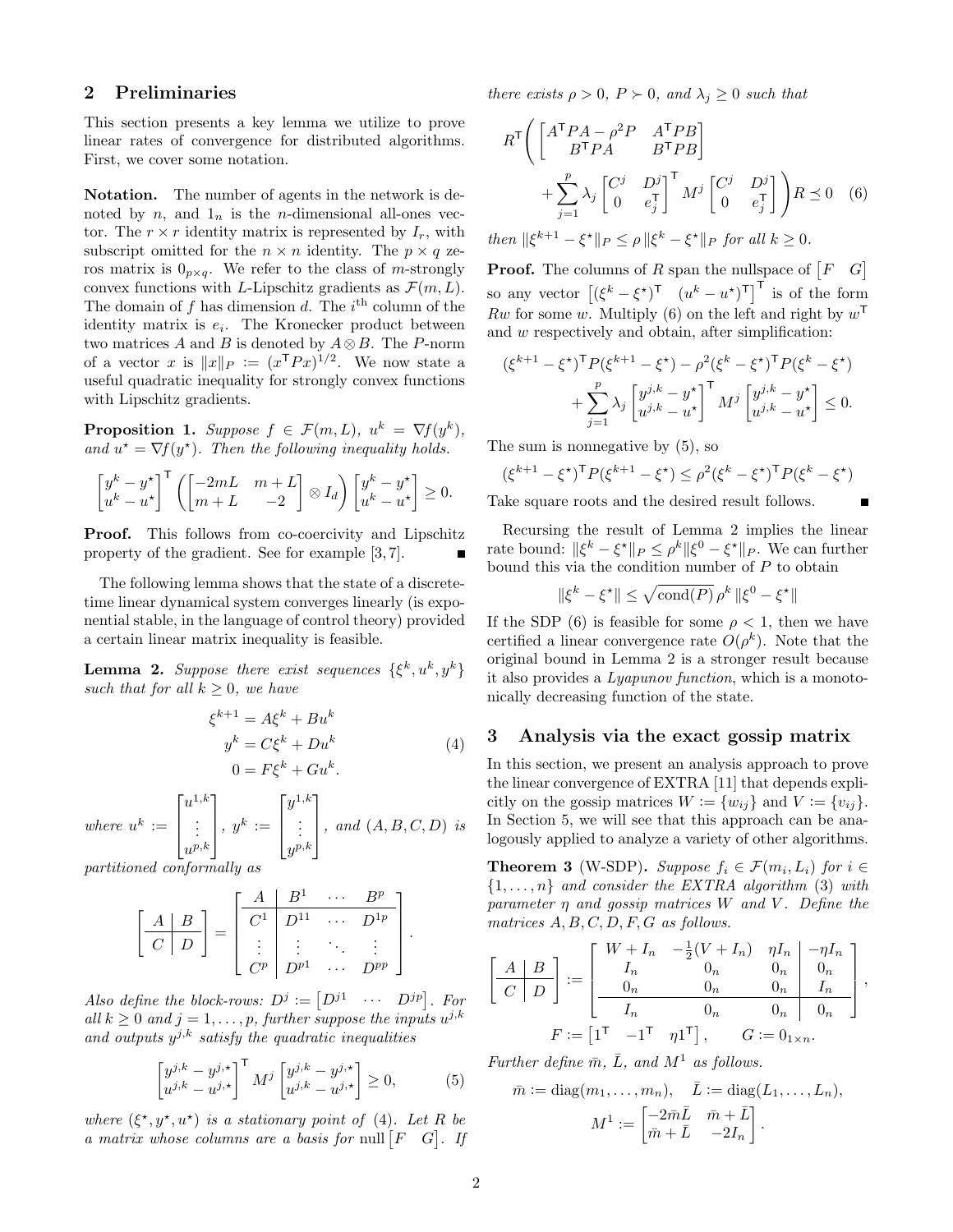Consider the SDP [\(6\)](#page-1-3) of Lemma [2](#page-1-5) with  $p = 1$  and the matrices  $A, B, C, D, F, G, M<sup>1</sup>$  defined as above. If this SDP is feasible for some  $\rho > 0$ ,  $P \succ 0$ , and  $\lambda = 1$ , then EXTRA converges linearly with a rate of ρ. In other words, there exists some  $c > 0$  such that

$$
||x_i^k - x^{\star}|| \le c\rho^k \quad \text{for all } i, k.
$$

**Proof.** Define  $\xi^k := \begin{bmatrix} (x^{k+1})^{\mathsf{T}} & (x^k)^{\mathsf{T}} & (\nabla^k)^{\mathsf{T}} \end{bmatrix}^{\mathsf{T}}$  with

$$
x^{k+1} := \begin{bmatrix} x_1^{k+1} \\ \vdots \\ x_n^{k+1} \end{bmatrix}, \quad x^k := \begin{bmatrix} x_1^k \\ \vdots \\ x_n^k \end{bmatrix}, \quad \nabla^k := \begin{bmatrix} \nabla f_1(x_1^k) \\ \vdots \\ \nabla f_n(x_n^k) \end{bmatrix},
$$

and input

$$
u^{1,k} := \nabla f(y^{1,k}) := \begin{bmatrix} \nabla f_1(y_1^{1,k}) \\ \vdots \\ \nabla f_n(y_n^{1,k}) \end{bmatrix}.
$$

In these new coordinates, EXTRA [\(3\)](#page-0-1) takes the form:

$$
\xi^{k+1} = (A \otimes I_d)\xi^k + (B \otimes I_d)u^{1,k}
$$
  

$$
y^{1,k} = (C \otimes I_d)\xi^k + (D \otimes I_d)u^{1,k}
$$

The stationary point of the dynamics is given by  $y_i^{1,*} =$  $x_i^* = x^*$ , and  $u_i^{1,*} = \nabla f_i(x^*)$ , where  $x^*$  is the global optimum [\(1\)](#page-0-2). Since  $f_i \in \mathcal{F}(m_i, L_i)$ , the quadratic bound of Proposition [1](#page-1-6) holds for each agent  $i$ . Aggregating the states of all agents we obtain

$$
\begin{bmatrix} y^{1,k} - y^{1,\star} \\ u^{1,k} - u^{1,\star} \end{bmatrix}^\mathsf{T} M^1 \begin{bmatrix} y^{1,k} - y^{1,\star} \\ u^{1,k} - u^{1,\star} \end{bmatrix} \ge 0,
$$

where  $M<sup>1</sup>$  is defined in the theorem statement. Finally, the special initialization condition of EXTRA can also be rewritten as  $(F \otimes I_d)\xi^0 = 0$ . Moreover,

$$
(F \otimes I_d)\xi^{k+1} = (FA \otimes I_d)\xi^k + (FB \otimes I_d)u^k = (F \otimes I_d)\xi^k
$$

and it follows that  $(F \otimes I_d)\xi^k + (G \otimes I_d)u^k = 0$  for all k. Note that  $x^k, \nabla^k, u^{1,k}, y^{1,k} \in \mathbb{R}^{nd}$  and  $\xi^k \in \mathbb{R}^{3nd}$ . In constructing the SDP [\(6\)](#page-1-3), we may exploit the blockdiagonal structure of the algorithm; there will always exist a solution of the form  $P \otimes I_d$ . See [\[3,](#page-5-11) §4.2] for an expanded explanation. Consequently,  $I_d$  factors out entirely and we are left with the SDP [\(6\)](#page-1-3) with no dependence on  $d$ . By Lemma [2,](#page-1-5) feasibility of  $(6)$  certifies that  $\|\xi^{k+1} - \xi^{\star}\|_{P} \le \rho \|\xi^{k} - \xi^{\star}\|_{P}$ . Recursing the bound as explained in Section [2,](#page-1-0) we obtain  $\|\xi^k - \xi^{\star}\|$   $\leq$  $\sqrt{\text{cond}(P)} \rho^k \|\xi^0 - \xi^{\star}\|$ . Note that  $x_i^k$  is one of the components of  $\xi^k$  and  $x^*$  is the corresponding component of  $\xi^*$ . So by the triangle inequality, we have  $||x_i^k - x^*|| \leq$ cond  $\overline{P} \rho^k \|\xi^0 - \xi^{\star}\|$ , as required.  $\blacksquare$ 

Remark 4. When applying Lemma [2,](#page-1-5) the SDP [\(6\)](#page-1-3) is homogeneous in  $(P, \lambda_1, \ldots, \lambda_p)$ . Therefore, we may set  $\lambda_1 = 1$  without loss of generality. This is why  $\lambda = 1$  in the statement of Theorem [3.](#page-1-7)

For each fixed  $\rho > 0$ , the SDP [\(6\)](#page-1-3) is a linear matrix inequality (LMI), which is convex and is solved efficiently using interior-point methods or other means. The smallest rate  $\rho > 0$  for which there exists a feasible  $P \succ 0$ may be found using a bisection search. Note that the SDP [\(6\)](#page-1-3) is  $4n \times 4n$  with  $P \in \mathbb{R}^{3n \times 3n}$ . Thus, the size of the SDP is proportional to the number of agents  $(n)$ , but independent of the size of  $x \in \mathbb{R}^d$ .

Tightness of upper bound. Theorem [3](#page-1-7) gives an upper bound on the worst case convergence rate. To see whether the bound is tight, we simulated the EXTRA algorithm with random initialization for a two-agent network where each local function is defined by  $f_i(x) =$  $\frac{1}{2}x^{\mathsf{T}}Q_ix - b_i^{\mathsf{T}}x$ . The matrices  $Q_i \in \mathbb{R}^{d \times d}$  are symmetric positive semidefinite matrices randomly generated such that  $\lambda_{\min}(Q_i) = m$ ,  $\lambda_{\max}(Q_i) = L$ , and the rest of the eigenvalues are uniformly distributed in  $[m, L]$ . Finally, the  $b_i$  are random vectors with components independently and uniformly distributed on  $[0, 1]$ . The gossip matrices used for simulation were  $W = V = \begin{bmatrix} 0.75 & 0.25 \\ 0.25 & 0.75 \end{bmatrix}$ and both local functions  $f_1$  and  $f_2$  have a condition ratio of  $L/m = 10$ . The step size parameter used is  $\eta = 1/L$ . Figure [1](#page-2-0) depicts several algorithm trajectories bounded above by the linear rate bound obtained from SDP [\(6\)](#page-1-3), which appears tight.

<span id="page-2-0"></span>

Figure 1: Numerical simulations of EXTRA for a network of  $n = 2$  agents on 50 randomly generated strongly convex quadratics with  $L/m = 10$ . The upper bound on the iterate error is found via the W-SDP [\(6\)](#page-1-3).

Varying the topology. We also experimented with changing the graph topology of the network. For a network with  $n = 6$  agents, we consider graphs where each node has degree 5, 4, 3, and 2, respectively. The gossip matrices  $W$  and  $V$  were chosen to be symmetric and shiftinvariant with a second-largest eigenvalue of  $\sigma = 2/3$ .

In Figure [2,](#page-3-1) we plot the worst-case convergence rate as a function of stepsize  $\eta$  again for the case where  $L/m =$ 10 for all functions. As the connectivity of the graph grows, EXTRA can tolerate larger stepsizes. The curves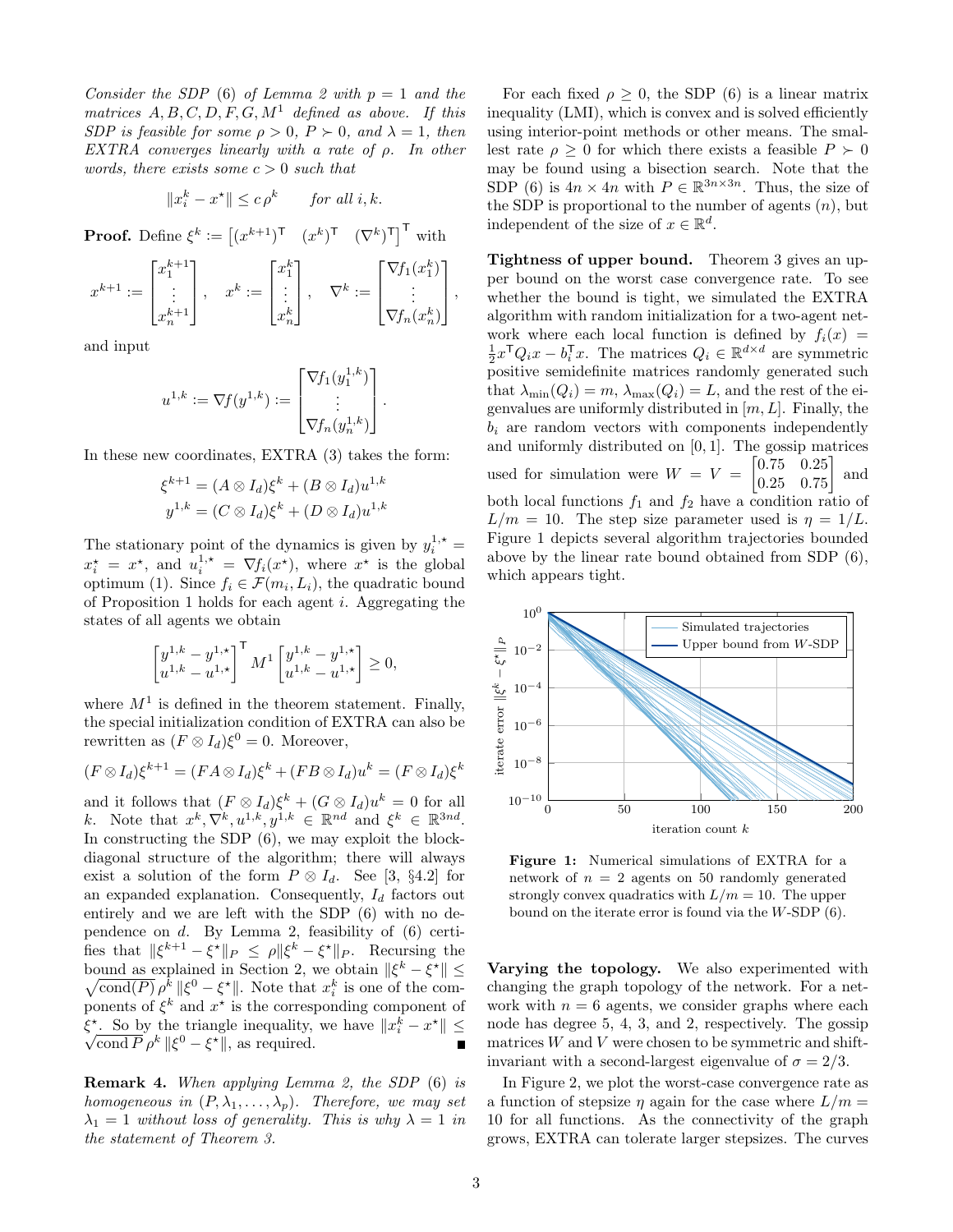overlap and all start off the same, but they peel off at different values of  $\eta$  depending on the graph topology.

<span id="page-3-1"></span>

Figure 2: Linear rates obtained for EXTRA found via the W-SDP [\(6\)](#page-1-3) as a function of stepsize  $\eta$  for several network topologies with  $n = 6$  agents and strongly convex functions with  $L/m = 10$ . Results suggest that worst-case linear rates are graph-dependent.

# <span id="page-3-0"></span>4 Reduced SDP formulation

The approach of Section [3](#page-1-1) and Theorem [3](#page-1-7) provides graph-dependent bounds for worst-case performance, but involves solving a linear matrix inequality where the matrices have dimension that scales as  $O(n)$ . In this section, we show how to reduce the SDP [\(6\)](#page-1-3) to one that depends only on the spectral gap of  $W$  and  $V$  and not on the number of agents  $n$ . In other words, this version of the SDP gives us a sufficient condition for linear convergence that is independent of graph size.

Our approach consists of replacing each gossip matrix by a rank-1 matrix plus a perturbation. In addition to the sector bound on the  $\nabla f$ , we impose a bound on the spectral norm of the perturbation. This enables us to compute the worst case performance with respect to both the function and the graph. This formulation ultimately yields an SDP that decomposes into a pair of coupled SDPs whose sizes do not depend on the number of agents n or the domain dimension d.

<span id="page-3-2"></span>**Proposition 5.** Suppose  $Q$  is a matrix with spectral norm  $||Q|| \leq \sigma$ . Further suppose that  $u^k = Qy^k$  and  $u^* = Qy^*$ . Then, the following inequality holds.

$$
\begin{bmatrix} y^k - y^{\star} \\ u^k - u^{\star} \end{bmatrix}^{\mathsf{T}} \begin{bmatrix} \sigma^2 & 0 \\ 0 & -1 \end{bmatrix} \begin{bmatrix} y^k - y^{\star} \\ u^k - u^{\star} \end{bmatrix} \ge 0.
$$

**Proof.** By the definition of the spectral norm, we have:  $\sigma \ge ||y^k - y^*||/||u^k - u^*||$ . Squaring both sides and rearranging yields the required result.

The following lemma is the key result that allows us to further reduce the SDP and make it independent of n.

**Lemma 6.** Suppose  $Q_1, Q_2 \in R^{m \times m}$  and  $J_1, J_2 \in \mathbb{R}^{n \times n}$ satisfy  $J_1^2 = J_1$ ,  $J_2^2 = J_2$ , and  $J_1J_2 = J_2J_1 = 0$ . If  $Q := Q_1 \otimes J_1 + Q_2 \otimes J_2$ , then the following are equivalent.

- 1.  $Q \succeq 0$ .
- 2.  $Q_1 \succeq 0$  and  $Q_2 \succeq 0$ .

**Proof.** ( $\Rightarrow$ ) Multiply both sides of the definition of Q by  $I_m \otimes J_i$ . Then  $Q_i \otimes J_i \succeq 0$  and it follows that  $Q_i \succeq 0$ . (←)  $Q_i \succeq 0$  implies  $Q_i \otimes J_i \succeq 0$ . Sum over *i*.

We now present the main result: a sufficient condition for linear convergence of EXTRA.

<span id="page-3-4"></span>**Theorem 7** ( $\sigma$ -SDP). Suppose  $f_i \in \mathcal{F}(m,L)$  for  $i \in$  $\{1, \ldots, n\}$  and consider the EXTRA algorithm [\(3\)](#page-0-1) with parameter  $\eta$  and gossip matrices W and V such that the second-largest eigenvalue of W and V are each less than or equal to  $\sigma$ . Define matrices  $A_i, B_i, C_i, D_i, F_i, G_i$ :

$$
\begin{bmatrix}\nA_1 & B_1 \\
C_1 & D_1\n\end{bmatrix} := \begin{bmatrix}\n1 & -1/2 & \eta & -\eta & 1 & 1 \\
1 & 0 & 0 & 0 & 0 & 0 \\
0 & 0 & 0 & 1 & 0 & 0 \\
1 & 0 & 0 & 0 & 0 & 0 \\
1 & 0 & 0 & 0 & 0 & 0 \\
0 & -1/2 & 0 & 0 & 0 & 0\n\end{bmatrix}
$$
\n
$$
\begin{bmatrix}\nA_2 & B_2 \\
C_2 & D_2\n\end{bmatrix} := \begin{bmatrix}\n2 & -1 & \eta & -\eta & 1 & 1 \\
1 & 0 & 0 & 0 & 0 & 0 \\
0 & 0 & 0 & 1 & 0 & 0 \\
1 & 0 & 0 & 0 & 0 & 0 \\
1 & 0 & 0 & 0 & 0 & 0 \\
0 & -1/2 & 0 & 0 & 0 & 0\n\end{bmatrix}
$$
\n
$$
\begin{bmatrix}\nF_1 & G_1 \\
F_2 & G_2\n\end{bmatrix} := \begin{bmatrix}\n0 & 0 & 0 & 0 & 0 & 0 & 0 \\
0 & 0 & 0 & 0 & 0 & 0 & 0 \\
0 & 0 & 0 & 0 & 0 & 0 & 0 \\
0 & 0 & 0 & 0 & 0 & 0 & 0 \\
0 & 0 & 0 & 0 & 0 & 1 & 0 \\
0 & 0 & 0 & 0 & 0 & 1\n\end{bmatrix}
$$

Further define the matrices  $M_i^j$  as follows.

$$
M_1^1 = M_2^1 = \begin{bmatrix} -2mL & m+L \\ m+L & -2 \end{bmatrix}
$$
  

$$
M_1^j = M_2^j = \begin{bmatrix} \sigma^2 & 0 \\ 0 & -1 \end{bmatrix} \qquad j = 2, 3.
$$

Let  $R_i$  be a matrix whose columns are a basis for null  $\begin{bmatrix} F_i & G_i \end{bmatrix}$  for  $i = 1, 2$ . Define  $J_1 := (I - \frac{1}{n} \mathbb{1} \mathbb{1}^\mathsf{T})$  and  $J_2 := \frac{1}{n} 11^{\mathsf{T}}$ . If there exists  $\rho > 0$ ,  $P_1, P_2 \succ 0$ , and  $\lambda_j \geq 0$ such that the following holds for  $i = 1, 2$ :

<span id="page-3-3"></span>
$$
R_i^{\mathsf{T}} \Bigg( \begin{bmatrix} A_i^{\mathsf{T}} P_i A_i - \rho^2 P_i & A_i^{\mathsf{T}} P_i B_i \\ B_i^{\mathsf{T}} P_i A_i & B_i^{\mathsf{T}} P_i B_i \end{bmatrix} + \sum_{j=1}^p \lambda_j \begin{bmatrix} C_i^j & D_i^j \\ 0 & e_j^{\mathsf{T}} \end{bmatrix}^{\mathsf{T}} M_i^j \begin{bmatrix} C_i^j & D_i^j \\ 0 & e_j^{\mathsf{T}} \end{bmatrix} \Bigg) R_i \preceq 0 \quad (7)
$$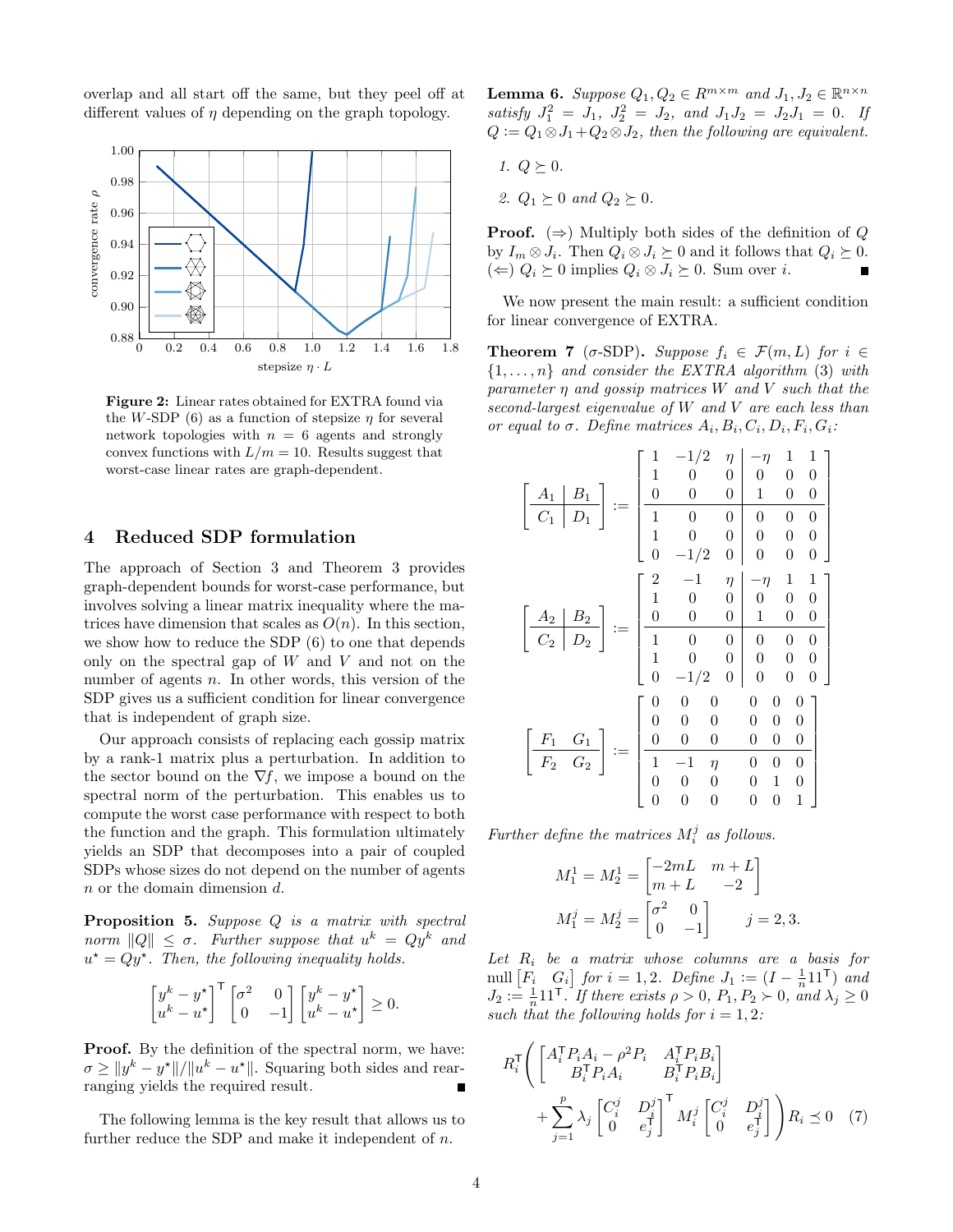then  $EXTRA$  converges linearly with a rate of  $\rho$ . In other words, there exists some  $c > 0$  such that

$$
||x_i^k - x^*|| \le c\rho^k \quad \text{for all } i, k.
$$

**Proof.** As in the proof of Theorem [3,](#page-1-7) we can factor out a  $(\otimes I_d)$  term, so we omit this step and start with the dynamics in terms of  $n$  only. Write the gossip matrices as  $W = \frac{1}{n} 11^{\mathsf{T}} + \Delta W$  and  $V = \frac{1}{n} 11^{\mathsf{T}} + \Delta V$ . Define two additional inputs corresponding to the uncertainties  $\Delta W$ and  $\Delta V$ . Then, EXTRA is given by [\(4\)](#page-1-2) with

$$
\begin{bmatrix}\nA & B \\
C & D\n\end{bmatrix}\n= \n\begin{bmatrix}\nI_n + \frac{1}{n} 11^{\mathsf{T}} & -\frac{1}{2} (I_n + \frac{1}{n} 11^{\mathsf{T}}) & \eta I_n & -\eta I_n & I_n & I_n \\
I_n & 0_n & 0_n & 0_n & 0_n & 0_n \\
0_n & 0_n & 0_n & I_n & 0_n & 0_n \\
I_n & 0_n & 0_n & 0_n & 0_n & 0_n \\
I_n & 0_n & 0_n & 0_n & 0_n & 0_n \\
0_n & -\frac{1}{2} I_n & 0_n & 0_n & 0_n & 0_n\n\end{bmatrix}
$$
\n(8)

and

$$
u^{1,k} = \nabla f(y^{1,k})
$$
  
\n
$$
u^{2,k} = (\Delta W \otimes I_d) y^{2,k}
$$
  
\n
$$
u^{3,k} = (\Delta V \otimes I_d) y^{3,k}.
$$

Notice  $J_1$  and  $J_2$  satisfy  $J_1^2 = J_1, J_2^2 = J_2$ , and  $J_1 J_2 =$  $J_2J_1 = 0$ . Using Kronecker products,  $(A, B, C, D)$  for n agents in [\(8\)](#page-4-1) can be split into two separate state-space representations which are independent of n.

$$
\left[\begin{array}{c|c} A & B \\ \hline C & D \end{array}\right] = \left[\begin{array}{c|c} A_1 & B_1 \\ \hline C_1 & D_1 \end{array}\right] \otimes J_1 + \left[\begin{array}{c|c} A_2 & B_2 \\ \hline C_2 & D_2 \end{array}\right] \otimes J_2
$$

In this way, the dynamics of [\(4\)](#page-1-2) with  $(A_1, B_1, C_1, D_1)$  and  $(A_2, B_2, C_2, D_2)$  correspond to the EXTRA update [\(3\)](#page-0-1).

Since  $f_i \in \mathcal{F}(m, L)$ , the sector bound on  $\nabla f(y^{1,k})$  applies. Since  $\sigma$  is the second-largest eigenvalue of W and V,  $\|\Delta W\| \leq \sigma$  and  $\|\Delta V\| \leq \sigma$ . By Propositions [1](#page-1-6) and [5,](#page-3-2) the following quadratic constraints hold for the three nonlinearities.

$$
\begin{bmatrix} y^{j,k} \\ u^{j,k} \end{bmatrix}^{\mathsf{T}} M^j \begin{bmatrix} y^{j,k} \\ u^{j,k} \end{bmatrix} \ge 0 \quad \text{for } j = 1, 2, 3
$$

where  $M^j := M_1^j \otimes J_1 + M_2^j \otimes J_2$  and the  $M_i^j$  are defined in the theorem statement.

We must also ensure that the perturbations  $\Delta W$  and  $\Delta V$  are such that W and V are doubly stochastic. This amounts to ensuring that  $1^{\mathsf{T}}\Delta W = 0$  and  $\Delta W1 = 0$  and similarly for  $\Delta V$ . Equivalently, we can replace C and D by  $J_1C$  and  $J_1D$  respectively and constrain the inputs for  $\Delta W$  and  $\Delta V$  as follows:

$$
1^{\mathsf{T}} u^{j,k} = 0
$$
 for  $j = 2, 3$ .

Along with the invariant condition for EXTRA, the equality constraints on  $u^{2,k}$  and  $u^{3,k}$  can be expressed in the form of  $0 = F\xi^k + Gu^k$  with

$$
F := \begin{bmatrix} 1^{\mathsf{T}} & -1^{\mathsf{T}} & \eta 1^{\mathsf{T}} \\ 0_{1 \times n} & 0_{1 \times n} & 0_{1 \times n} \\ 0_{1 \times n} & 0_{1 \times n} & 0_{1 \times n} \end{bmatrix}, G := \begin{bmatrix} 0_{1 \times n} & 0_{1 \times n} & 0_{1 \times n} \\ 0_{1 \times n} & 1^{\mathsf{T}} & 0_{1 \times n} \\ 0_{1 \times n} & 0_{1 \times n} & 1^{\mathsf{T}} \end{bmatrix}
$$

Since null  $\begin{bmatrix} F & G \end{bmatrix} = \text{null} \begin{bmatrix} F & G \end{bmatrix}^{\mathsf{T}} \begin{bmatrix} F & G \end{bmatrix}$ , we observe that the nullspace only contains the  $J_2$  component. By Lemma [2,](#page-1-5) feasibility of [\(7\)](#page-3-3) certifies the rate bound.

Varying the spectral gap. To demonstrate Theorem [7](#page-3-4) in action, we applied the result to EXTRA with several values of  $\sigma$  in Figure [3](#page-4-2) and plotted the worst-case linear rate versus step size. For each local function in the network,  $L/m = 10$ . Each curve represents worst case performance of EXTRA over the entire class of graphs with second-largest eigenvalue  $\sigma$ . In each case, there exists an optimal step size  $\eta_{opt}$  that achieves the smallest worst-case linear rate.

<span id="page-4-2"></span><span id="page-4-1"></span>

Figure 3: Linear rates obtained for EXTRA from the  $\sigma$ -SDP [\(7\)](#page-3-3) as a function of stepsize  $\eta$  for several values of  $\sigma$ , which is the second-largest eigenvalue of the gossip matrices  $W$  and  $V$ .

#### <span id="page-4-0"></span>5 Evaluating other algorithms

The methodology presented in Sections [3](#page-1-1) and [4](#page-3-0) can also be applied to other distributed optimization algorithms. As a proof of concept, we applied our analysis to the algorithm of Qu and Li [\[10\]](#page-5-9) and the NIDS algorithm [\[4\]](#page-5-8) using the reduced  $\sigma$ -SDP formulation of Theorem [7.](#page-3-4)

In the algorithm of Qu and Li [\[10\]](#page-5-9), each agent performs a consensus step as well as a gradient estimation step with update equations

$$
x_i^{k+1} = \sum_{j=1}^n w_{ij} x_j^k - \eta s_i^k
$$
 (9a)

$$
s_i^{k+1} = \sum_{j=1}^n v_{ij} s_j^k + \nabla f_i(x_i^{k+1}) - \nabla f_i(x_i^k)
$$
 (9b)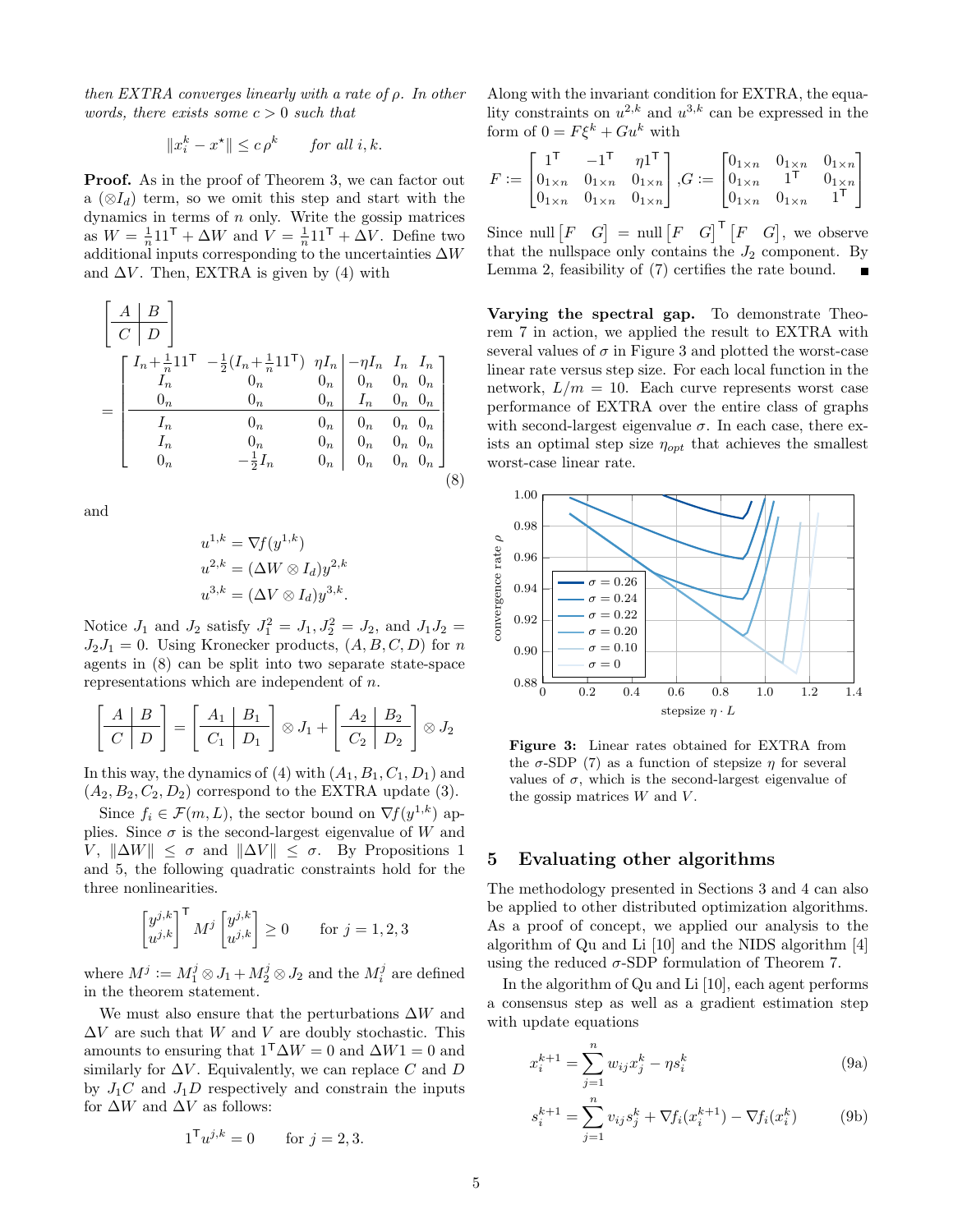where  $x_i^0$  is arbitrary and  $s_i(0) = \nabla f_i(x_i(0))$ . The NIDS algorithm [\[4\]](#page-5-8) update has a structure similar to EXTRA and is given by

$$
x_i^{k+2} = x_i^{k+1} + \sum_{j=1}^n w_{ij} x_j^{k+1}
$$
  
- 
$$
\frac{1}{2} \sum_{j=1}^n (1 + v_{ij}) (x_j^k + \eta (\nabla f_i (x_i^{k+1}) - \nabla f_i (x_i^k))) \quad (10)
$$

where  $x_i^0$  is arbitrary, and  $x_i^1 = x_i^0 - \eta \nabla f_i(x_i^0)$ . For both algorithms above, we defined the matrices  $(A, B, C, D, F, G)$  corresponding to the different algorithm dynamics. These results are displayed in Table [1.](#page-6-0)

<span id="page-5-12"></span>

Figure 4: Worst-case linear rates obtained from the σ-SDP [\(7\)](#page-3-3) as a function of σ using numerically determined optimal stepsizes and  $L/m = 10$ .

For each of the three algorithms considered in this paper, we applied Theorem [7](#page-3-4) to obtain worst case linear rates for different choices of  $\sigma$  using the optimal step size  $\eta_{opt}$ . In Figure [4,](#page-5-12) worst-case linear rates obtained from [\(6\)](#page-1-3) are plotted against  $\sigma$  and reveal that as  $\sigma$  increases, rate bounds worsen. All local functions in the network are assumed to be in  $\mathcal{F}(m,L)$  with  $L/m = 10$ .

# References

- <span id="page-5-0"></span>[1] P. A. Forero, A. Cano, and G. B. Giannakis. Consensus-based distributed support vector machines. Journal of Machine Learning Research, 11(May):1663–1707, 2010.
- <span id="page-5-1"></span>[2] B. Johansson. On distributed optimization in networked systems. PhD thesis, KTH, 2008.
- <span id="page-5-11"></span>[3] L. Lessard, B. Recht, and A. Packard. Analysis and design of optimization algorithms via integral quadratic constraints. SIAM Journal on Optimization, 26(1):57–95, 2016.
- <span id="page-5-8"></span>[4] Z. Li, W. Shi, and M. Yan. A decentralized proximal-gradient method with network independent step-sizes and separated convergence rates. arXiv preprint arXiv:1704.07807, 2017.
- <span id="page-5-2"></span>[5] Q. Ling and Z. Tian. Decentralized sparse signal recovery for compressive sleeping wireless sensor networks. IEEE Transactions on Signal Processing, 58(7):3816–3827, 2010.
- <span id="page-5-4"></span>[6] A. Nedic and A. Ozdaglar. Distributed subgradient methods for multi-agent optimization. IEEE Transactions on Automatic Control, 54(1):48–61, Jan. 2009.
- <span id="page-5-6"></span>[7] Y. Nesterov. Introductory lectures on convex optimization: A basic course, volume 87 of Applied Optimization. Kluwer Academic Publishers, Boston, MA, 2004.
- <span id="page-5-7"></span>[8] B. T. Polyak. *Introduction to optimization*. Optimization Software, Publications Division, New York, 1987.
- <span id="page-5-3"></span>[9] J. B. Predd, S. R. Kulkarni, and H. V. Poor. A collaborative training algorithm for distributed learning. IEEE Transactions on Information Theory, 55(4):1856–1871, 2009.
- <span id="page-5-9"></span>[10] G. Qu and N. Li. Harnessing smoothness to accelerate distributed optimization. IEEE Transactions on Control of Network Systems, (99):1–1, 2017.
- <span id="page-5-10"></span>[11] W. Shi, Q. Ling, G. Wu, and W. Yin. EXTRA: An exact first-order algorithm for decentralized consensus optimization. SIAM Journal on Optimization, 25(2):944–966, 2015.
- <span id="page-5-5"></span>[12] L. Xiao and S. Boyd. Fast linear iterations for distributed averaging. Systems & Control Letters, 53(1):65–78, 2004.